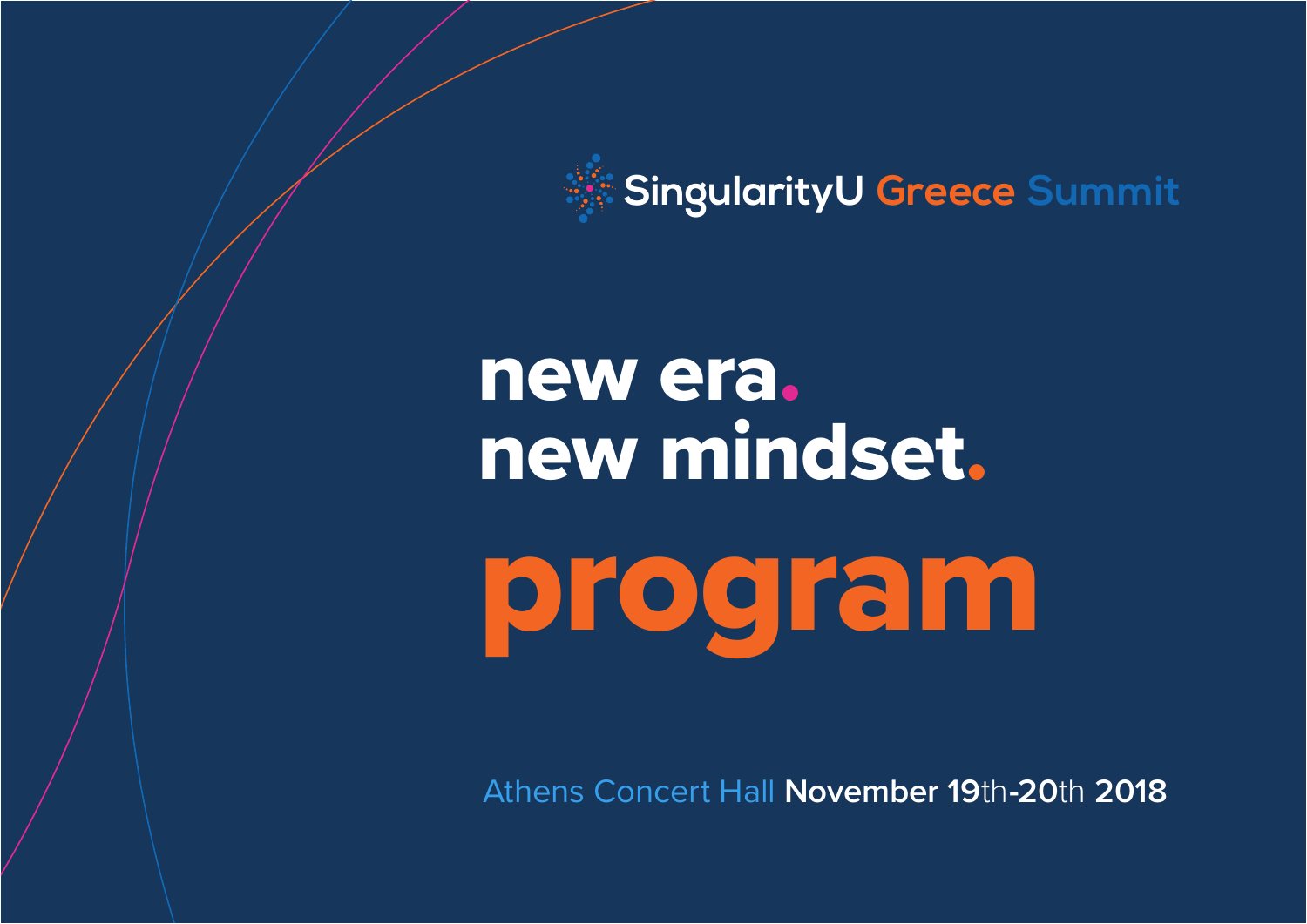

### SUMMIT SCHEDULE DAY 1 NEW ERA

#### **SESSION 1:** A NEW ERA

|                                             | speaker                                        | topic                                        |  |  |
|---------------------------------------------|------------------------------------------------|----------------------------------------------|--|--|
| 08:00 - 09:00                               | <b>Arrival - Registration</b>                  |                                              |  |  |
| $09:00 - 11:00$                             | Intro Master Of Ceremonies: Nikos Mylonopoulos |                                              |  |  |
|                                             | <b>Peter Diamandis</b>                         | <b>Exponential 101 - Abundance</b>           |  |  |
|                                             | <b>David Roberts</b>                           | <b>Innovation and Disruption</b>             |  |  |
| $11:00 - 12:00$                             | <b>Coffee Break</b>                            |                                              |  |  |
| <b>SESSION 2: THE WORLD THROUGH DEVICES</b> |                                                |                                              |  |  |
| $12:00 - 14:00$                             | <b>Dimitris Vassilakis</b>                     | Al and Human Interaction (Jazz performance)  |  |  |
|                                             | <b>Vivienne Ming</b>                           | The State of the Art in Al                   |  |  |
|                                             | <b>Nikos Mavridis</b>                          | <b>Robots and Humans</b>                     |  |  |
|                                             | <b>Jody Medich</b>                             | How our world changes with augmented reality |  |  |
| 14:00 - 15:00                               | <b>Lunch Break</b>                             |                                              |  |  |

program is subject to changes without further notice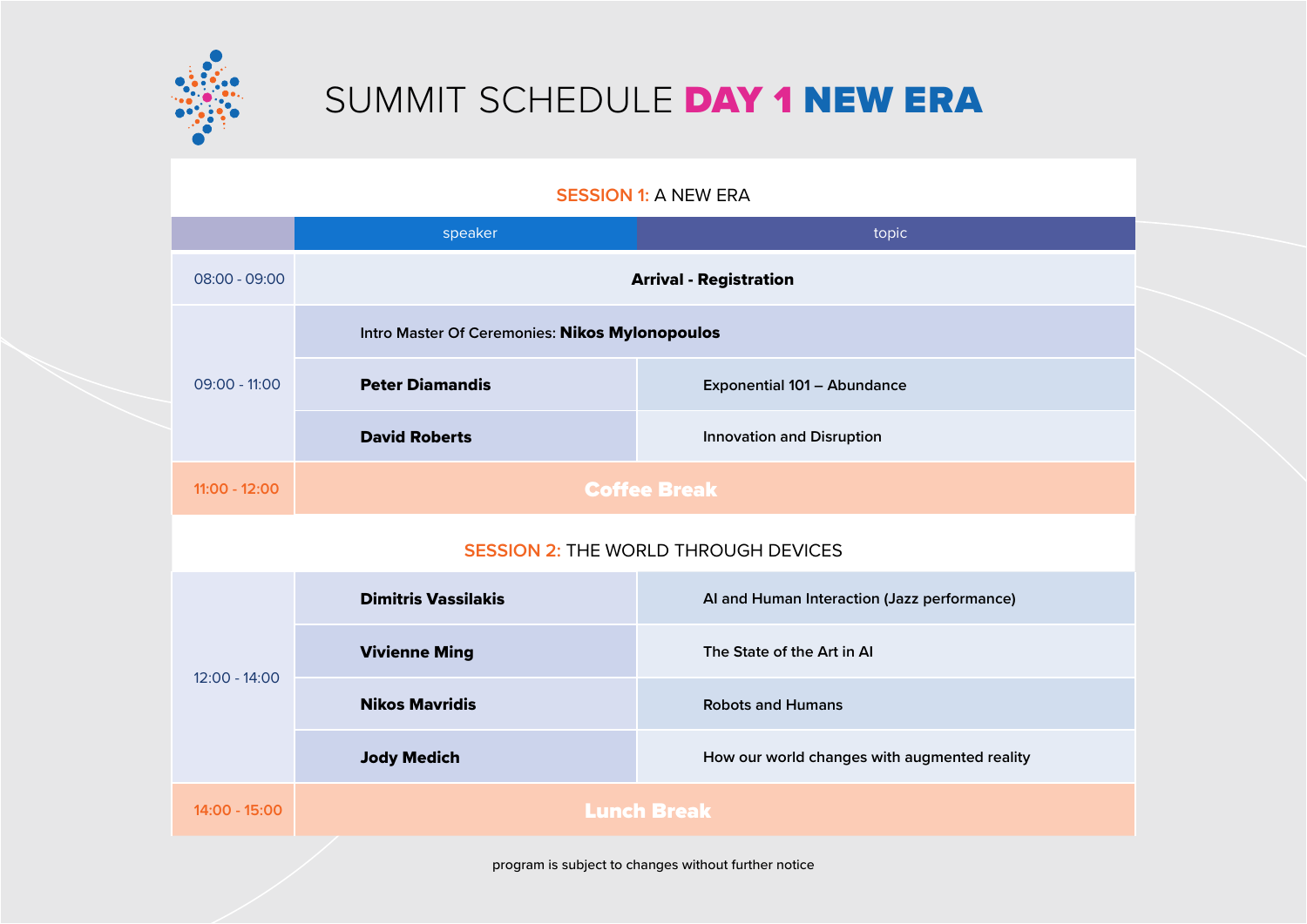

### SUMMIT SCHEDULE DAY 1 NEW ERA

**SESSION 3: INNOVATION & SECURITY IN THE 21st CENTURY** 

|                                  | speaker                                                                                   | topic                                                |  |  |
|----------------------------------|-------------------------------------------------------------------------------------------|------------------------------------------------------|--|--|
| 15:00 - 16:45                    | <b>Ramez Naam</b>                                                                         | <b>Exponential Innovation</b>                        |  |  |
|                                  | <b>Larry Keeley</b>                                                                       | 10 Types of Innovation                               |  |  |
|                                  | <b>Jaya Baloo</b>                                                                         | <b>Global Game of Cyber Security</b>                 |  |  |
| 16:45 - 17:30                    | <b>Coffee Break</b>                                                                       |                                                      |  |  |
| <b>SESSION 4: GREECE FORWARD</b> |                                                                                           |                                                      |  |  |
| 17:30 - 19:30                    | <b>Fireside Chat:</b><br><b>Peter Diamandis and</b><br><b>Journalist Alexis Papahelas</b> | Greece in the 21st Century                           |  |  |
|                                  | <b>David Roberts</b>                                                                      | Exponential Leadership and how to leapfrog a country |  |  |
| 19:30                            | <b>Cocktail Reception</b>                                                                 |                                                      |  |  |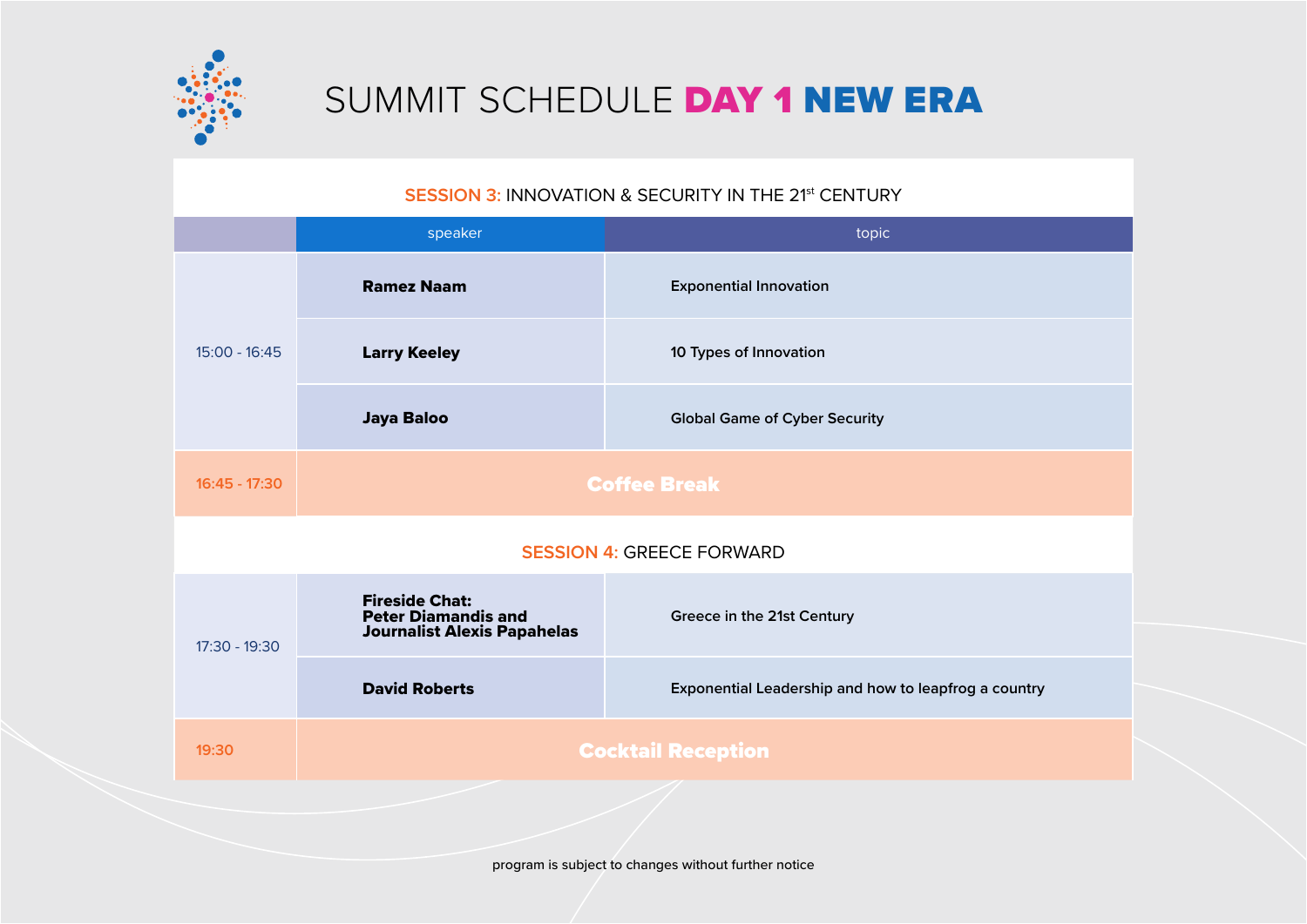

# SUMMIT SCHEDULE DAY 2 NEW MINDSET

### **SESSION 1:** DEEP DIVE INTO HEALTH, ENERGY & TRANSPORTATION

|                                       | speaker                        | topic                            |  |  |
|---------------------------------------|--------------------------------|----------------------------------|--|--|
| 08:00 - 09:00                         | <b>Arrival - Registration</b>  |                                  |  |  |
| $09:00 - 11:00$                       | <b>Opening</b>                 |                                  |  |  |
|                                       | <b>Vivienne Ming</b>           | <b>Future of Human Potential</b> |  |  |
|                                       | <b>Divya Chander</b>           | <b>Future of Health</b>          |  |  |
|                                       | <b>Ramez Naam</b>              | <b>Future of Energy</b>          |  |  |
| 11:00 - 12:00                         | <b>Coffee Break</b>            |                                  |  |  |
| <b>SESSION 2: FROM IDEA TO ACTION</b> |                                |                                  |  |  |
| $12:00 - 14:00$                       | <b>Amin Toufani</b>            | Exonomics                        |  |  |
|                                       | <b>Dimitris Papalexopoulos</b> | From Inspiration to Action.      |  |  |
|                                       | <b>Stefano Gastaut</b>         | <b>Internet of Things</b>        |  |  |
|                                       | <b>Carlo van de Weijer</b>     | <b>Future of Transportation</b>  |  |  |
| 14:00 - 15:00                         | <b>Lunch Break</b>             |                                  |  |  |